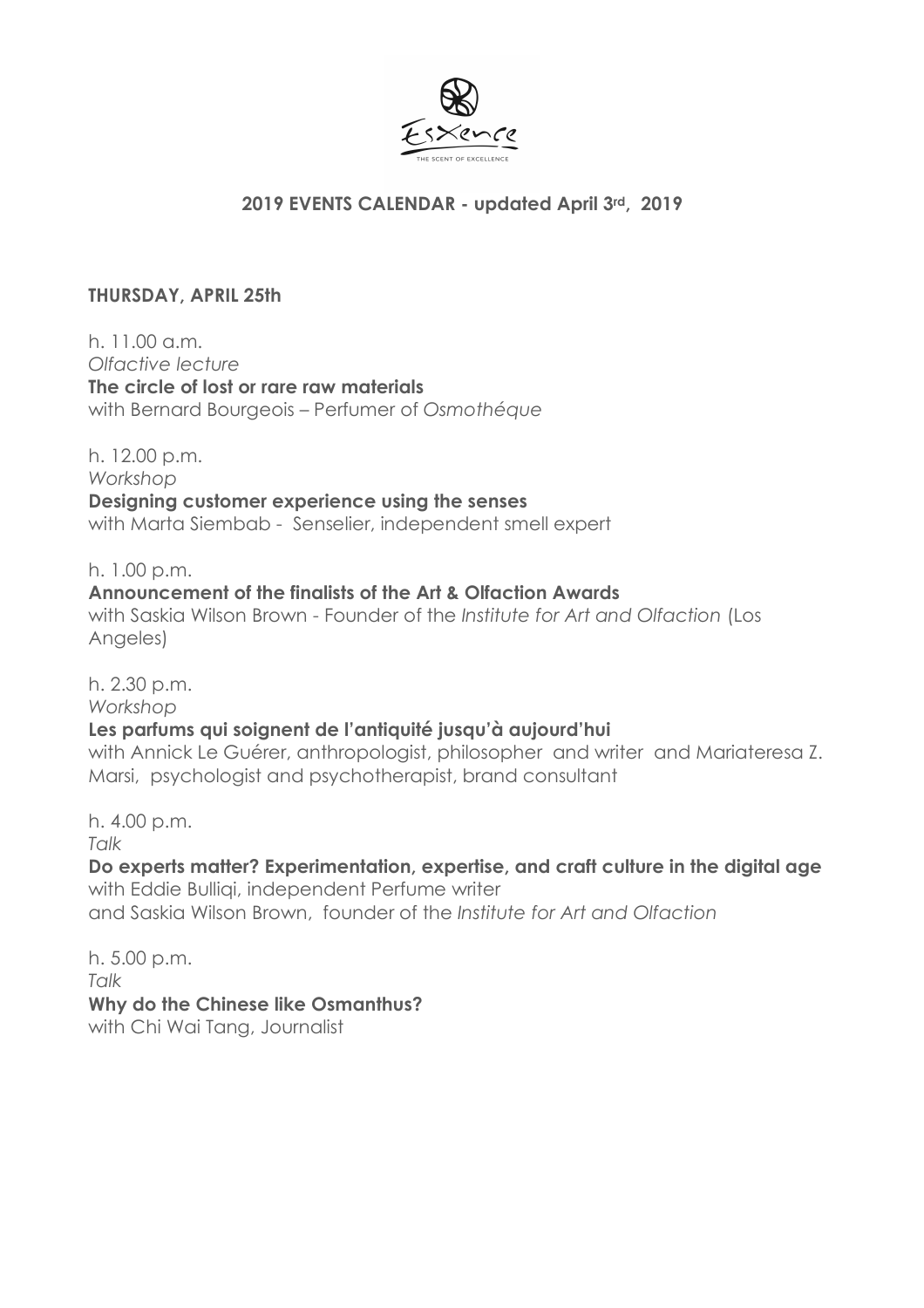

## **FRIDAY, APRIL 26th**

h. 9.30 a.m. *Panel* **Whispers about Artistic Perfumery: the online audiences perception** by Silvio Levi, co-founder of *Esxence*

h. 12.00 p.m. **Presentation Al & Future of Fragrance** with Olivia Jezler – *Future of Smell* 

h. 2.00 p.m. *Conference*

**Among Greece, Egypt and Rome: the 'scented cities' in the ancient world**  with Giuseppe Squillace, University of Calabria

h. 3.00 p.m. *Workshop* **Social Media for niche brands: do's & don'ts** with Merav Vanounou, founder & creative director of *LYP Beauty*

h. 4.30 p.m. Panel **The artistic perfumery market in the USA** With Giuliana Simona Abaton, CEO at *Abaton Corporation*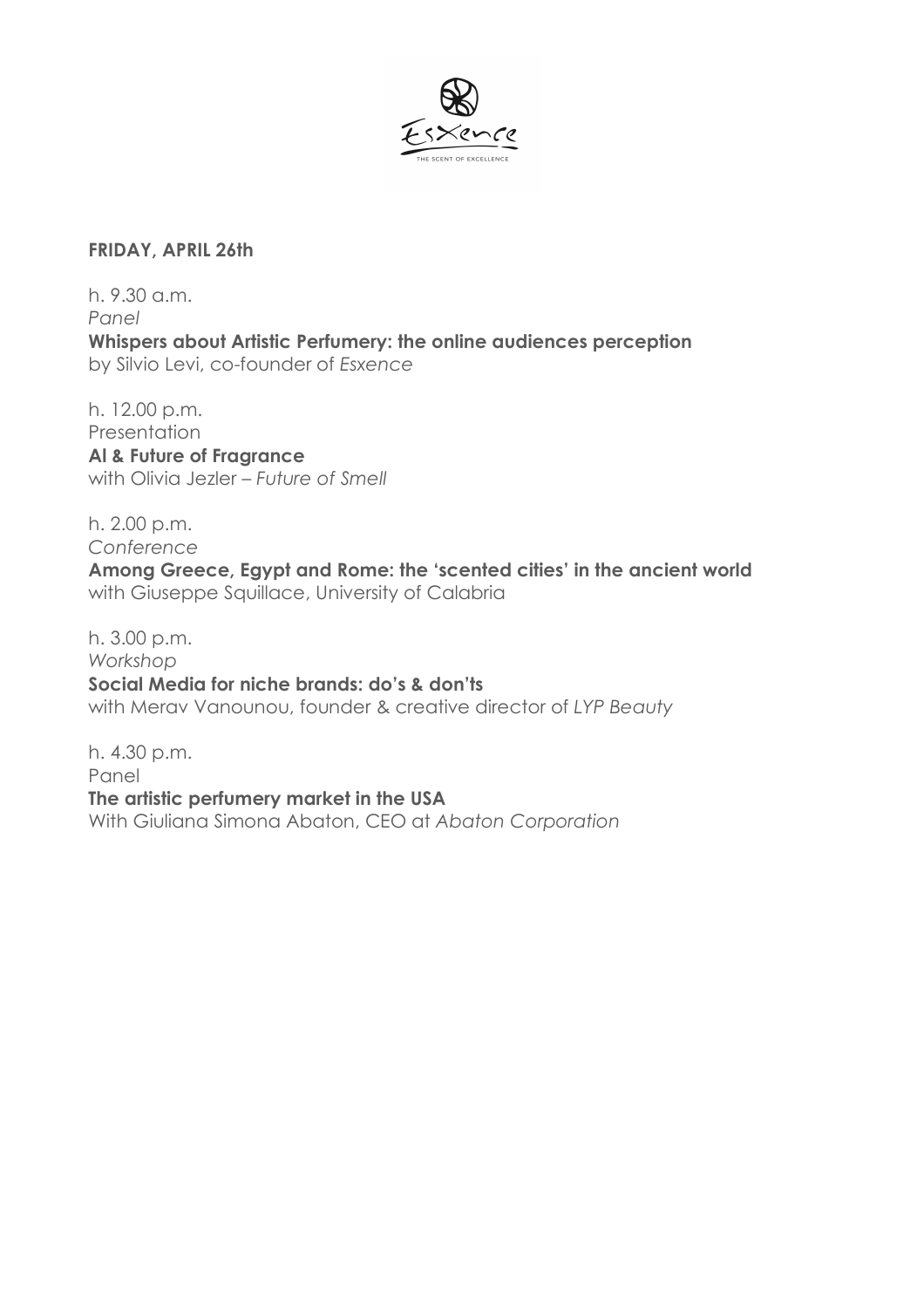

## **SATURDAY, APRIL 27th**

h. 10.00 a.m. *Lecture* **From niche to niche: the evolution of French perfumery** with Michael Edwards, fragrance expert

h. 11.00 a.m. *Talk* **Being landsacape – Re-connecting with nature through smell** with Ernesto Collado Sala, perfumer

h. 12.00 p.m. *Workshop* **The German Market: shedding light on a European enigma** with Bodo Kubartz, director of *Passion and Consulting*

h. 2.00 p.m. *Workshop* **Free Inspiration** by Mouillettes & Co with Emanuela Rupi and Sara Ravo

h. 4.00 p.m. *Webinar* **FragranceXperience** with Alex Lee, perfumer for info and registrations: esxence@equipemilano.com